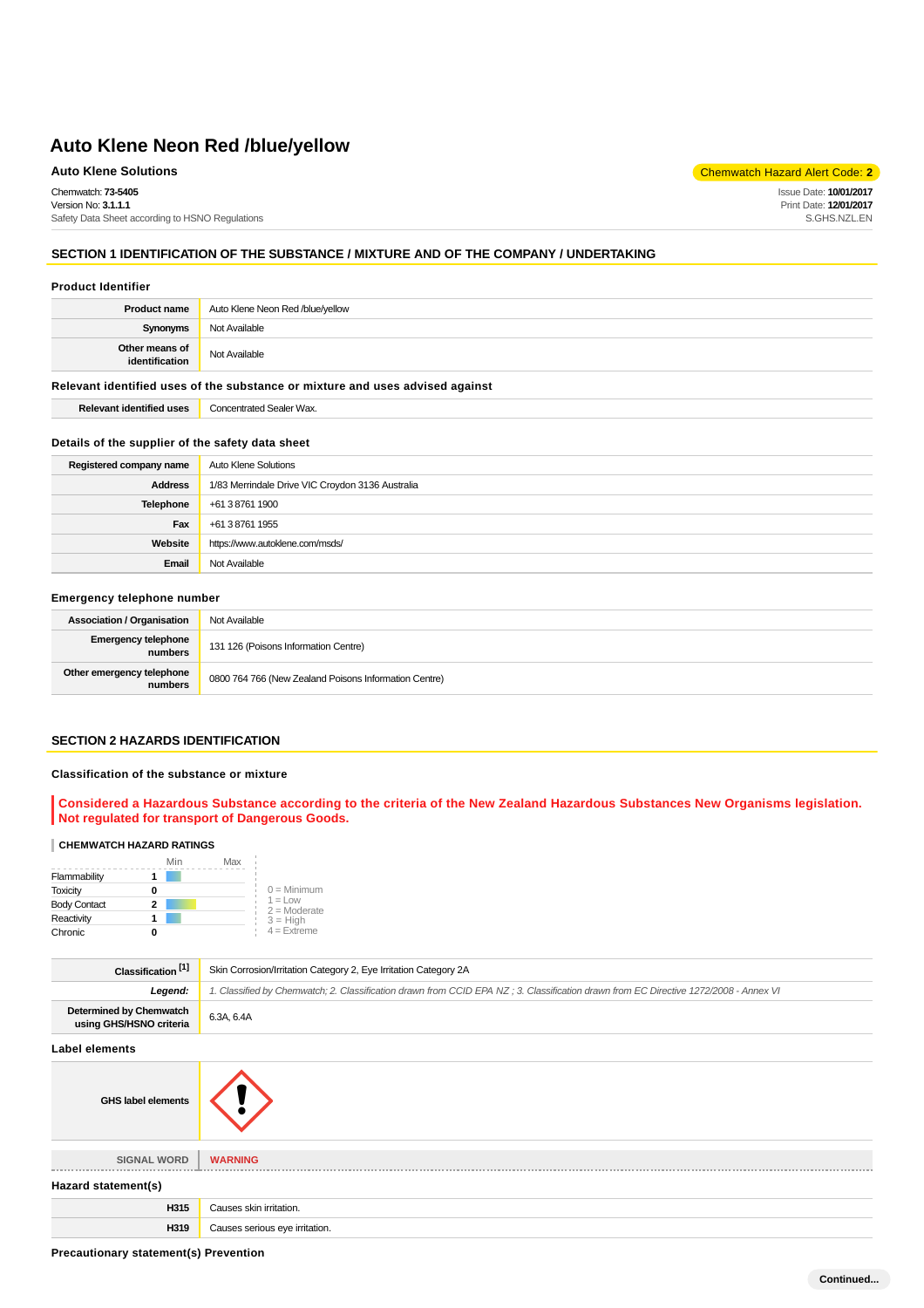**P280** Wear protective gloves/protective clothing/eye protection/face protection.

#### **Precautionary statement(s) Response**

| P362           | Take off contaminated clothing and wash before reuse.                                                                            |  |
|----------------|----------------------------------------------------------------------------------------------------------------------------------|--|
| P305+P351+P338 | IF IN EYES: Rinse cautiously with water for several minutes. Remove contact lenses, if present and easy to do. Continue rinsing. |  |
| P337+P313      | If eye irritation persists: Get medical advice/attention.                                                                        |  |
| P302+P352      | IF ON SKIN: Wash with plenty of soap and water.                                                                                  |  |
| P332+P313      | If skin irritation occurs: Get medical advice/attention.                                                                         |  |
|                |                                                                                                                                  |  |

### **Precautionary statement(s) Storage**

Not Applicable

#### **Precautionary statement(s) Disposal**

Not Applicable

# **SECTION 3 COMPOSITION / INFORMATION ON INGREDIENTS**

#### **Substances**

See section below for composition of Mixtures

## **Mixtures**

| <b>CAS No</b> | %[weight] | Name                    |
|---------------|-----------|-------------------------|
| 70592-80-2    | 15-25     | cocodimethylamine oxide |
| 8001-54-5     | $<$ 5     | benzalkonium chloride   |
| 64-17-5       | $<$ 5     | ethanol                 |
| Not Available | $1 - 3$   | dye                     |
| Not Available | $1 - 3$   | perfume                 |
|               | balance   | #nonhaz                 |
| 7732-18-5     | balance   | water                   |

## **SECTION 4 FIRST AID MEASURES**

NZ Poisons Centre 0800 POISON (0800 764 766) | NZ Emergency Services: 111

## **Description of first aid measures**

| <b>Eye Contact</b>  | If this product comes in contact with the eyes:<br>In Immediately hold eyelids apart and flush the eye continuously with running water.<br>Ensure complete irrigation of the eye by keeping eyelids apart and away from eye and moving the eyelids by occasionally lifting the upper and lower lids.<br>► Continue flushing until advised to stop by the Poisons Information Centre or a doctor, or for at least 15 minutes.<br>Transport to hospital or doctor without delay.<br>► Removal of contact lenses after an eye injury should only be undertaken by skilled personnel.                                                                            |
|---------------------|--------------------------------------------------------------------------------------------------------------------------------------------------------------------------------------------------------------------------------------------------------------------------------------------------------------------------------------------------------------------------------------------------------------------------------------------------------------------------------------------------------------------------------------------------------------------------------------------------------------------------------------------------------------|
| <b>Skin Contact</b> | If skin contact occurs:<br>In mediately remove all contaminated clothing, including footwear.<br>Flush skin and hair with running water (and soap if available).<br>▶ Seek medical attention in event of irritation.                                                                                                                                                                                                                                                                                                                                                                                                                                         |
| Inhalation          | If fumes, aerosols or combustion products are inhaled remove from contaminated area.<br>• Other measures are usually unnecessary.                                                                                                                                                                                                                                                                                                                                                                                                                                                                                                                            |
| Ingestion           | For advice, contact a Poisons Information Centre or a doctor at once.<br>• Urgent hospital treatment is likely to be needed.<br>If swallowed do <b>NOT</b> induce vomiting.<br>F If vomiting occurs, lean patient forward or place on left side (head-down position, if possible) to maintain open airway and prevent aspiration.<br>• Observe the patient carefully.<br>► Never give liquid to a person showing signs of being sleepy or with reduced awareness; i.e. becoming unconscious.<br>• Give water to rinse out mouth, then provide liquid slowly and as much as casualty can comfortably drink.<br>Transport to hospital or doctor without delay. |

## **Indication of any immediate medical attention and special treatment needed**

Treat symptomatically.

For acute or short-term repeated exposures to highly alkaline materials:

- Respiratory stress is uncommon but present occasionally because of soft tissue edema.
- Unless endotracheal intubation can be accomplished under direct vision, cricothyroidotomy or tracheotomy may be necessary.
- Oxygen is given as indicated.
- The presence of shock suggests perforation and mandates an intravenous line and fluid administration.

Damage due to alkaline corrosives occurs by liquefaction necrosis whereby the saponification of fats and solubilisation of proteins allow deep penetration into the tissue.

Alkalis continue to cause damage after exposure.

INGESTION:

Milk and water are the preferred diluents

- No more than 2 glasses of water should be given to an adult.
- Neutralising agents should never be given since exothermic heat reaction may compound injury.
- \* Catharsis and emesis are absolutely contra-indicated.

\* Activated charcoal does not absorb alkali.

\* Gastric lavage should not be used.

Supportive care involves the following: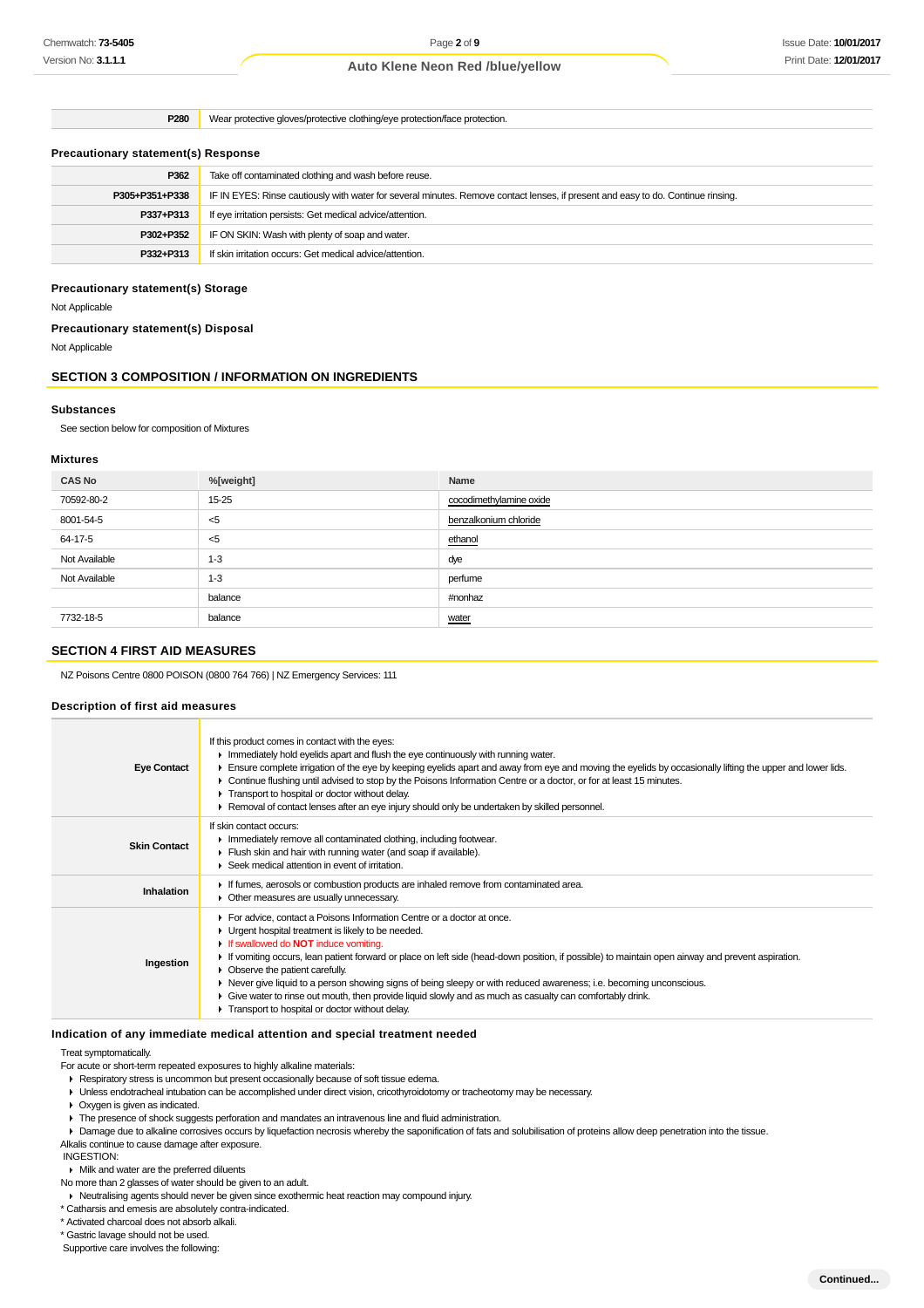- Withhold oral feedings initially.
- If endoscopy confirms transmucosal injury start steroids only within the first 48 hours.
- Carefully evaluate the amount of tissue necrosis before assessing the need for surgical intervention.
- Patients should be instructed to seek medical attention whenever they develop difficulty in swallowing (dysphagia). SKIN AND EYE:

Injury should be irrigated for 20-30 minutes.

Eye injuries require saline. [Ellenhorn & Barceloux: Medical Toxicology]

## **SECTION 5 FIREFIGHTING MEASURES**

#### **Extinguishing media**

- Water spray or fog.
- Foam.
- Dry chemical powder. ▶ BCF (where regulations permit).
- Carbon dioxide.
- 

## **Special hazards arising from the substrate or mixture**

| <b>Fire Incompatibility</b>    | Avoid contamination with oxidising agents i.e. nitrates, oxidising acids, chlorine bleaches, pool chlorine etc. as ignition may result                                                                                                                                                                                                                                                                                                                                                                                   |  |
|--------------------------------|--------------------------------------------------------------------------------------------------------------------------------------------------------------------------------------------------------------------------------------------------------------------------------------------------------------------------------------------------------------------------------------------------------------------------------------------------------------------------------------------------------------------------|--|
| <b>Advice for firefighters</b> |                                                                                                                                                                                                                                                                                                                                                                                                                                                                                                                          |  |
| <b>Fire Fighting</b>           | Alert Fire Brigade and tell them location and nature of hazard.<br>▶ Wear full body protective clothing with breathing apparatus.<br>► Prevent, by any means available, spillage from entering drains or water course.<br>• Use water delivered as a fine spray to control fire and cool adjacent area.<br>Avoid spraying water onto liquid pools.<br>DO NOT approach containers suspected to be hot.<br>• Cool fire exposed containers with water spray from a protected location.                                      |  |
| <b>Fire/Explosion Hazard</b>   | $\triangleright$ Combustible.<br>Slight fire hazard when exposed to heat or flame.<br>► Heating may cause expansion or decomposition leading to violent rupture of containers.<br>• On combustion, may emit toxic fumes of carbon monoxide (CO).<br>• May emit acrid smoke.<br>• Mists containing combustible materials may be explosive.<br>Combustion products include:<br>carbon dioxide (CO2)<br>nitrogen oxides (NOx)<br>other pyrolysis products typical of burning organic material.<br>May emit corrosive fumes. |  |

## **SECTION 6 ACCIDENTAL RELEASE MEASURES**

**Personal precautions, protective equipment and emergency procedures** See section 8

**Environmental precautions**

See section 12

#### **Methods and material for containment and cleaning up**

| <b>Minor Spills</b> | Remove all ignition sources.<br>$\triangleright$ Clean up all spills immediately.<br>Avoid breathing vapours and contact with skin and eyes.<br>• Control personal contact with the substance, by using protective equipment.<br>• Contain and absorb spill with sand, earth, inert material or vermiculite.<br>$\triangleright$ Wipe up.<br>▶ Place in a suitable, labelled container for waste disposal. |
|---------------------|------------------------------------------------------------------------------------------------------------------------------------------------------------------------------------------------------------------------------------------------------------------------------------------------------------------------------------------------------------------------------------------------------------|
| <b>Major Spills</b> | Moderate hazard.<br>$\triangleright$ Clear area of personnel and move upwind.<br>Alert Fire Brigade and tell them location and nature of hazard.<br>▶ Wear breathing apparatus plus protective gloves.<br>• Prevent, by any means available, spillage from entering drains or water course.<br>• No smoking, naked lights or ignition sources.<br>Increase ventilation.                                    |

Personal Protective Equipment advice is contained in Section 8 of the SDS.

## **SECTION 7 HANDLING AND STORAGE**

#### **Precautions for safe handling**

| Safe handling | DO NOT allow clothing wet with material to stay in contact with skin<br>Avoid all personal contact, including inhalation.<br>Wear protective clothing when risk of exposure occurs.<br>Use in a well-ventilated area.<br>Prevent concentration in hollows and sumps.<br>DO NOT enter confined spaces until atmosphere has been checked. |
|---------------|-----------------------------------------------------------------------------------------------------------------------------------------------------------------------------------------------------------------------------------------------------------------------------------------------------------------------------------------|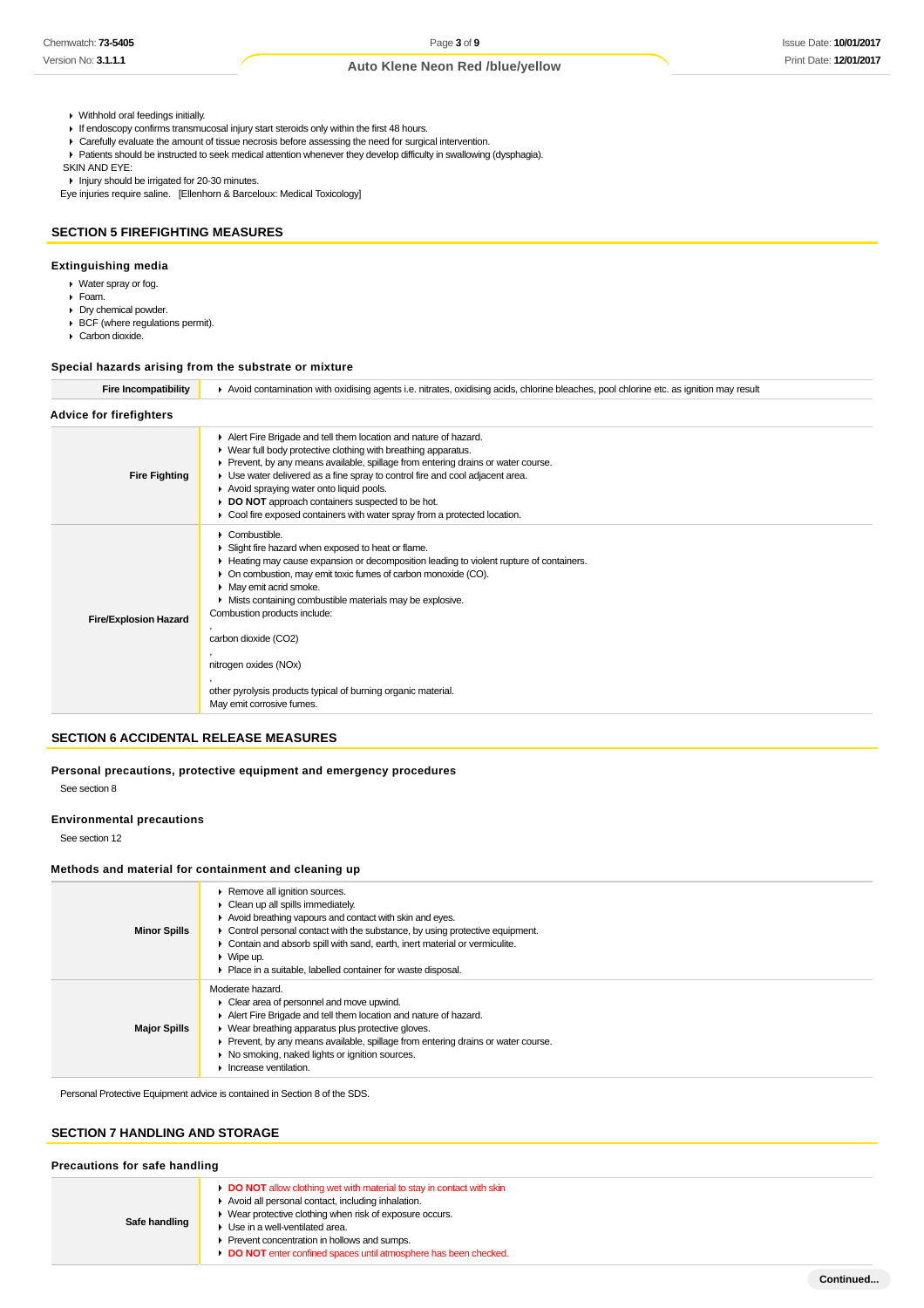|                                                              | Avoid smoking, naked lights or ignition sources.<br>Avoid contact with incompatible materials.                                                                                                                                                                                                                                                                                                                       |  |
|--------------------------------------------------------------|----------------------------------------------------------------------------------------------------------------------------------------------------------------------------------------------------------------------------------------------------------------------------------------------------------------------------------------------------------------------------------------------------------------------|--|
| Other information                                            | Store in original containers.<br>▶ Keep containers securely sealed.<br>• No smoking, naked lights or ignition sources.<br>Store in a cool, dry, well-ventilated area.<br>Store away from incompatible materials and foodstuff containers.<br>• Protect containers against physical damage and check regularly for leaks.<br>► Observe manufacturer's storage and handling recommendations contained within this SDS. |  |
| Conditions for safe storage, including any incompatibilities |                                                                                                                                                                                                                                                                                                                                                                                                                      |  |
| Suitable container                                           | $\triangleright$ Metal can or drum<br>▶ Packaging as recommended by manufacturer.<br>• Check all containers are clearly labelled and free from leaks.                                                                                                                                                                                                                                                                |  |
| Storage incompatibility                                      | Avoid oxidising agents, acids, acid chlorides, acid anhydrides, chloroformates.<br>Avoid strong acids, bases.<br>Avoid contact with copper, aluminium and their alloys.                                                                                                                                                                                                                                              |  |

# **SECTION 8 EXPOSURE CONTROLS / PERSONAL PROTECTION**

#### **Control parameters**

# **OCCUPATIONAL EXPOSURE LIMITS (OEL)**

#### **INGREDIENT DATA**

| Source                                            | <b>Ingredient</b> | <b>Material name</b>    | <b>TWA</b>              | STEL          | Peak          | <b>Notes</b>  |
|---------------------------------------------------|-------------------|-------------------------|-------------------------|---------------|---------------|---------------|
| New Zealand Workplace<br>Exposure Standards (WES) | ethanol           | Ethyl alcohol (Ethanol) | 1,880 mg/m3 / 1,000 ppm | Not Available | Not Available | Not Available |

| <b>EMERGENCY LIMITS</b> |                                                                 |                     |                 |                   |           |
|-------------------------|-----------------------------------------------------------------|---------------------|-----------------|-------------------|-----------|
| Ingredient              | <b>Material name</b>                                            |                     | TEEL-1          | TEEL-2            | TEEL-3    |
| benzalkonium chloride   | Alkyl dimethylbenzyl ammonium chloride; (Benzalkonium chloride) |                     | $0.91$ mg/m $3$ | $10 \text{ mg/m}$ | 60 mg/m3  |
| ethanol                 | Ethyl alcohol; (Ethanol)                                        |                     | Not Available   | Not Available     | 15000 ppm |
|                         |                                                                 |                     |                 |                   |           |
| Ingredient              | <b>Original IDLH</b>                                            | <b>Revised IDLH</b> |                 |                   |           |
| cocodimethylamine oxide | Not Available<br>Not Available                                  |                     |                 |                   |           |
| benzalkonium chloride   | Not Available<br>Not Available                                  |                     |                 |                   |           |
| ethanol                 | 15,000 ppm<br>3,300 [LEL] ppm                                   |                     |                 |                   |           |
| dye                     | Not Available<br>Not Available                                  |                     |                 |                   |           |
| perfume                 | Not Available<br>Not Available                                  |                     |                 |                   |           |
| water                   | Not Available                                                   | Not Available       |                 |                   |           |
|                         |                                                                 |                     |                 |                   |           |

#### **Exposure controls**

| Appropriate engineering<br>controls | Engineering controls are used to remove a hazard or place a barrier between the worker and the hazard. Well-designed engineering controls can be highly<br>effective in protecting workers and will typically be independent of worker interactions to provide this high level of protection.<br>The basic types of engineering controls are:<br>Process controls which involve changing the way a job activity or process is done to reduce the risk.<br>Enclosure and/or isolation of emission source which keeps a selected hazard "physically" away from the worker and ventilation that strategically "adds" and<br>"removes" air in the work environment. Ventilation can remove or dilute an air contaminant if designed properly. The design of a ventilation system must match<br>the particular process and chemical or contaminant in use.<br>Employers may need to use multiple types of controls to prevent employee overexposure. |
|-------------------------------------|-------------------------------------------------------------------------------------------------------------------------------------------------------------------------------------------------------------------------------------------------------------------------------------------------------------------------------------------------------------------------------------------------------------------------------------------------------------------------------------------------------------------------------------------------------------------------------------------------------------------------------------------------------------------------------------------------------------------------------------------------------------------------------------------------------------------------------------------------------------------------------------------------------------------------------------------------|
| <b>Personal protection</b>          |                                                                                                                                                                                                                                                                                                                                                                                                                                                                                                                                                                                                                                                                                                                                                                                                                                                                                                                                                 |
| Eye and face protection             | Safety glasses with side shields.<br>Chemical goggles.<br>▶ Contact lenses may pose a special hazard; soft contact lenses may absorb and concentrate irritants. A written policy document, describing the wearing of<br>lenses or restrictions on use, should be created for each workplace or task. This should include a review of lens absorption and adsorption for the class of<br>chemicals in use and an account of injury experience. Medical and first-aid personnel should be trained in their removal and suitable equipment should be<br>readily available. In the event of chemical exposure, begin eye irrigation immediately and remove contact lens as soon as practicable.                                                                                                                                                                                                                                                     |
| <b>Skin protection</b>              | See Hand protection below                                                                                                                                                                                                                                                                                                                                                                                                                                                                                                                                                                                                                                                                                                                                                                                                                                                                                                                       |
| Hands/feet protection               | ▶ Wear chemical protective gloves, e.g. PVC.<br>• Wear safety footwear or safety gumboots, e.g. Rubber<br>The selection of suitable gloves does not only depend on the material, but also on further marks of quality which vary from manufacturer to manufacturer. Where<br>the chemical is a preparation of several substances, the resistance of the glove material can not be calculated in advance and has therefore to be checked prior<br>to the application.<br>The exact break through time for substances has to be obtained from the manufacturer of the protective gloves and has to be observed when making a final<br>choice.<br>Personal hygiene is a key element of effective hand care. Gloves must only be worn on clean hands. After using gloves, hands should be washed and dried<br>thoroughly. Application of a non-perfumed moisturizer is recommended.                                                                 |
| <b>Body protection</b>              | See Other protection below                                                                                                                                                                                                                                                                                                                                                                                                                                                                                                                                                                                                                                                                                                                                                                                                                                                                                                                      |
|                                     |                                                                                                                                                                                                                                                                                                                                                                                                                                                                                                                                                                                                                                                                                                                                                                                                                                                                                                                                                 |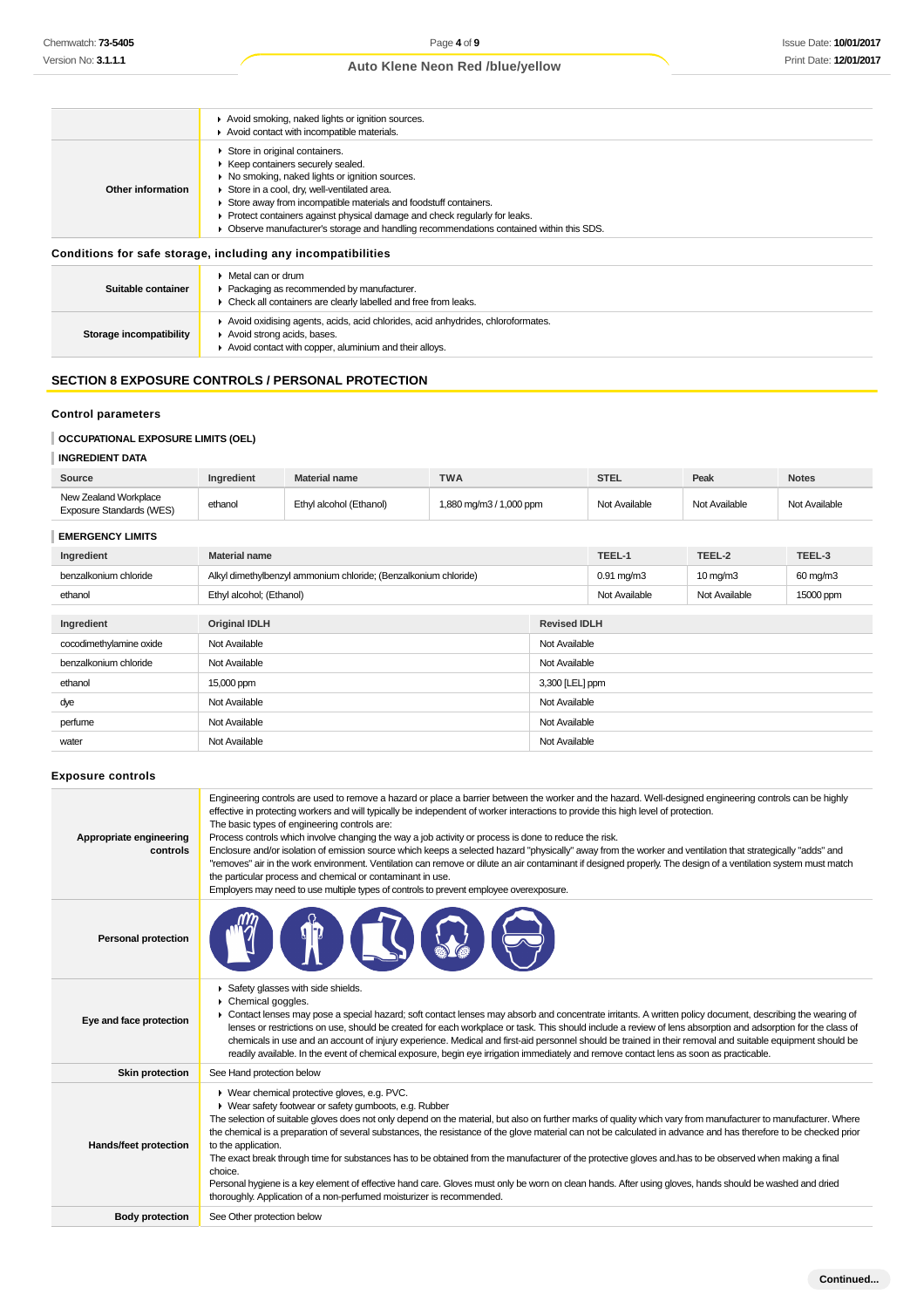| Other protection       | $\triangleright$ Overalls.<br>P.V.C. apron.<br>Barrier cream.<br>▶ Skin cleansing cream.<br>$\blacktriangleright$ Eye wash unit. |
|------------------------|----------------------------------------------------------------------------------------------------------------------------------|
| <b>Thermal hazards</b> | Not Available                                                                                                                    |

#### **Recommended material(s)**

#### **GLOVE SELECTION INDEX**

Glove selection is based on a modified presentation of the:

 **"Forsberg Clothing Performance Index".**

 The effect(s) of the following substance(s) are taken into account in the **computergenerated** selection:

Auto Klene Neon Red /blue/yellow

| <b>Material</b>  | CPI |
|------------------|-----|
| <b>BUTYL</b>     | C   |
| NATURAL RUBBER   | C   |
| NATURAL+NEOPRENE | C   |
| <b>NEOPRENE</b>  | C   |
| <b>NITRILE</b>   | C   |
| NITRILE+PVC      | C   |
| PE/EVAL/PE       | C   |
| <b>PVA</b>       | C   |
| <b>PVC</b>       | C   |
| <b>VITON</b>     | C   |

\* CPI - Chemwatch Performance Index

A: Best Selection

B: Satisfactory; may degrade after 4 hours continuous immersion

C: Poor to Dangerous Choice for other than short term immersion

**NOTE**: As a series of factors will influence the actual performance of the glove, a final

selection must be based on detailed observation. -

\* Where the glove is to be used on a short term, casual or infrequent basis, factors such as "feel" or convenience (e.g. disposability), may dictate a choice of gloves which might otherwise be unsuitable following long-term or frequent use. A qualified practitioner should be consulted.

## **SECTION 9 PHYSICAL AND CHEMICAL PROPERTIES**

#### **Information on basic physical and chemical properties**

**Appearance** Red/ yellow/ blue coloured liquid; mixes with water.

| <b>Physical state</b>                           | Liquid        | Relative density (Water = 1)                      | 0.9            |
|-------------------------------------------------|---------------|---------------------------------------------------|----------------|
| Odour                                           | Not Available | <b>Partition coefficient</b><br>n-octanol / water | Not Available  |
| Odour threshold                                 | Not Available | Auto-ignition temperature<br>$(^{\circ}C)$        | Not Available  |
| pH (as supplied)                                | $6 - 7$       | Decomposition<br>temperature                      | Not Available  |
| Melting point / freezing<br>point (°C)          | Not Available | <b>Viscosity (cSt)</b>                            | Not Available  |
| Initial boiling point and<br>boiling range (°C) | Not Available | Molecular weight (g/mol)                          | Not Applicable |
| Flash point (°C)                                | Not Available | <b>Taste</b>                                      | Not Available  |
| <b>Evaporation rate</b>                         | Not Available | <b>Explosive properties</b>                       | Not Available  |
| Flammability                                    | Not Available | <b>Oxidising properties</b>                       | Not Available  |
| Upper Explosive Limit (%)                       | Not Available | Surface Tension (dyn/cm or<br>mN/m                | Not Available  |
| Lower Explosive Limit (%)                       | Not Available | <b>Volatile Component (%vol)</b>                  | Not Available  |
| Vapour pressure (kPa)                           | Not Available | Gas group                                         | Not Available  |
| Solubility in water (g/L)                       | Miscible      | pH as a solution (1%)                             | Not Available  |
| Vapour density (Air = 1)                        | Not Available | VOC g/L                                           | Not Available  |

## **SECTION 10 STABILITY AND REACTIVITY**

**Chemical stability**

| Reactivity      | See section 7                                                                                                                        |
|-----------------|--------------------------------------------------------------------------------------------------------------------------------------|
| mical stabilitv | • Unstable in the presence of incompatible materials.<br>▶ Product is considered stable.<br>Hazardous polymerisation will not occur. |

#### **Respiratory protection**

Type AK-P Filter of sufficient capacity. (AS/NZS 1716 & 1715, EN 143:2000 & 149:2001, ANSI Z88 or national equivalent)

Selection of the Class and Type of respirator will depend upon the level of breathing zone contaminant and the chemical nature of the contaminant. Protection Factors (defined as the ratio of contaminant outside and inside the mask) may also be important.

| Required<br>minimum<br>protection factor | Maximum gas/vapour<br>concentration present in air<br>p.p.m. (by volume) | Half-face<br>Respirator | <b>Full-Face</b><br>Respirator     |
|------------------------------------------|--------------------------------------------------------------------------|-------------------------|------------------------------------|
| up to 10                                 | 1000                                                                     | AK-AUS /<br>Class1 P2   | -                                  |
| up to 50                                 | 1000                                                                     | ۰                       | AK-AUS /<br>Class 1 P <sub>2</sub> |
| up to 50                                 | 5000                                                                     | Airline *               | ۰                                  |
| up to 100                                | 5000                                                                     | ۰                       | AK-2 P2                            |
| up to $100$                              | 10000                                                                    | ٠                       | AK-3 P2                            |
| $100+$                                   |                                                                          |                         | Airline**                          |

\* - Continuous Flow \*\* - Continuous-flow or positive pressure demand A(All classes) = Organic vapours, B AUS or B1 = Acid gasses, B2 = Acid gas or hydrogen cyanide(HCN), B3 = Acid gas or hydrogen cyanide(HCN), E = Sulfur dioxide(SO2), G = Agricultural chemicals, K = Ammonia(NH3), Hg = Mercury, NO = Oxides of nitrogen, MB = Methyl bromide, AX = Low boiling point organic compounds(below 65 degC)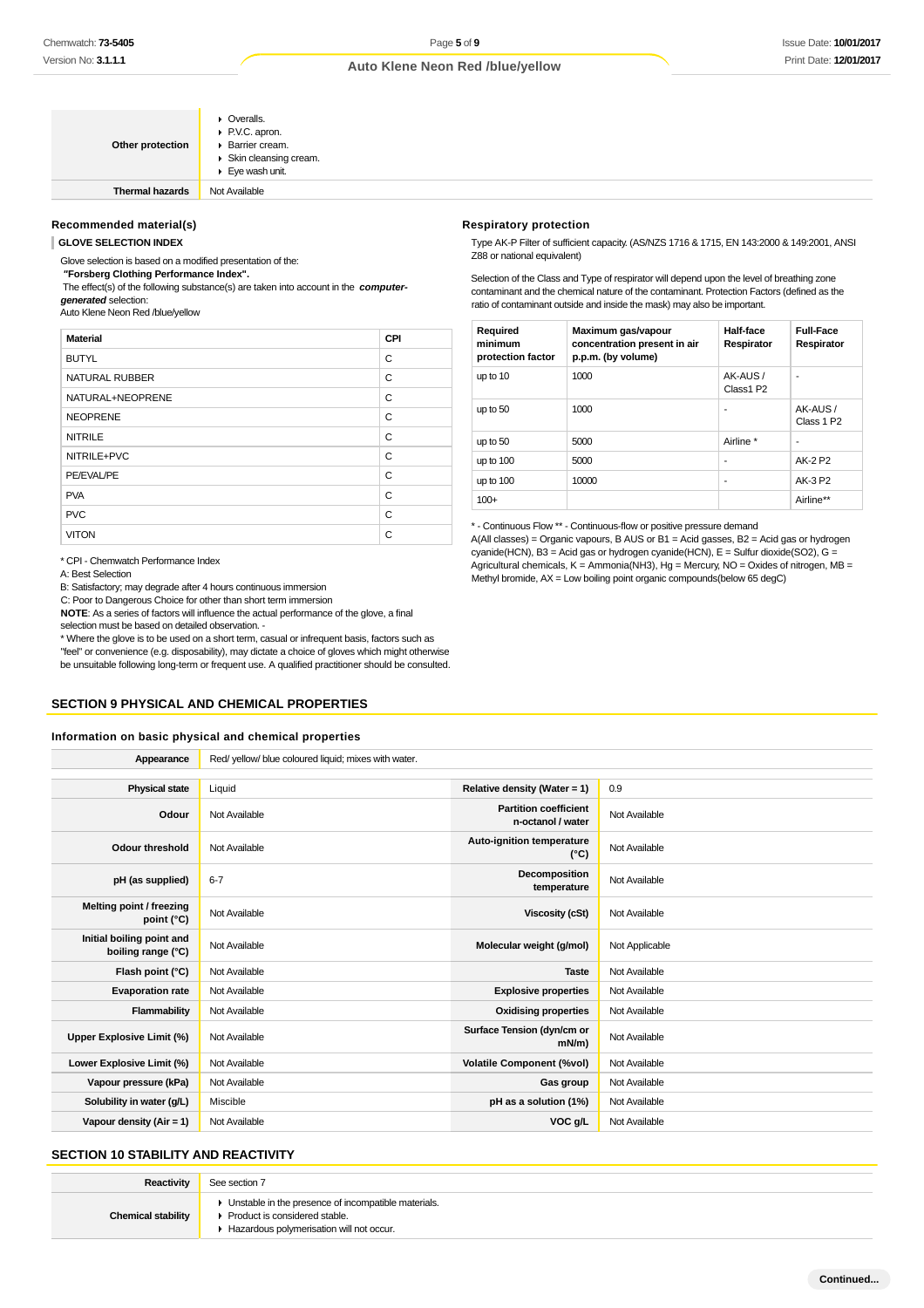| Possibility of hazardous<br>reactions       | See section 7                                                                                                                                                                                                                                                                                                        |  |  |  |
|---------------------------------------------|----------------------------------------------------------------------------------------------------------------------------------------------------------------------------------------------------------------------------------------------------------------------------------------------------------------------|--|--|--|
| <b>Conditions to avoid</b>                  | See section 7                                                                                                                                                                                                                                                                                                        |  |  |  |
| Incompatible materials                      | See section 7                                                                                                                                                                                                                                                                                                        |  |  |  |
| <b>Hazardous decomposition</b><br>products  | See section 5                                                                                                                                                                                                                                                                                                        |  |  |  |
| <b>SECTION 11 TOXICOLOGICAL INFORMATION</b> |                                                                                                                                                                                                                                                                                                                      |  |  |  |
| Information on toxicological effects        |                                                                                                                                                                                                                                                                                                                      |  |  |  |
| Inhaled                                     | The material is not thought to produce adverse health effects or irritation of the respiratory tract (as classified by EC Directives using animal models).<br>Nevertheless, good hygiene practice requires that exposure be kept to a minimum and that suitable control measures be used in an occupational setting. |  |  |  |
| Ingestion                                   | The material has NOT been classified by EC Directives or other classification systems as "harmful by ingestion". This is because of the lack of corroborating<br>animal or human evidence.                                                                                                                           |  |  |  |
|                                             |                                                                                                                                                                                                                                                                                                                      |  |  |  |

| <b>Skin Contact</b>     | The material may cause mild but significant inflammation of the skin either following direct contact or after a delay of some time. Repeated exposure can cause<br>contact dermatitis which is characterised by redness, swelling and blistering.<br>The material may accentuate any pre-existing dermatitis condition<br>Entry into the blood-stream, through, for example, cuts, abrasions or lesions, may produce systemic injury with harmful effects. Examine the skin prior to the use<br>of the material and ensure that any external damage is suitably protected. |                                   |  |  |
|-------------------------|----------------------------------------------------------------------------------------------------------------------------------------------------------------------------------------------------------------------------------------------------------------------------------------------------------------------------------------------------------------------------------------------------------------------------------------------------------------------------------------------------------------------------------------------------------------------------|-----------------------------------|--|--|
| Eye                     | This material can cause eye irritation and damage in some persons.                                                                                                                                                                                                                                                                                                                                                                                                                                                                                                         |                                   |  |  |
| Chronic                 | Long-term exposure to the product is not thought to produce chronic effects adverse to the health (as classified by EC Directives using animal models);<br>nevertheless exposure by all routes should be minimised as a matter of course.<br>Prolonged or repeated skin contact may cause degreasing with drying, cracking and dermatitis following.                                                                                                                                                                                                                       |                                   |  |  |
| Auto Klene Neon Red     | <b>TOXICITY</b>                                                                                                                                                                                                                                                                                                                                                                                                                                                                                                                                                            | <b>IRRITATION</b>                 |  |  |
| /blue/yellow            | Not Available                                                                                                                                                                                                                                                                                                                                                                                                                                                                                                                                                              | Not Available                     |  |  |
|                         | <b>TOXICITY</b>                                                                                                                                                                                                                                                                                                                                                                                                                                                                                                                                                            | <b>IRRITATION</b>                 |  |  |
| cocodimethylamine oxide | Not Available                                                                                                                                                                                                                                                                                                                                                                                                                                                                                                                                                              | Not Available                     |  |  |
|                         | <b>TOXICITY</b>                                                                                                                                                                                                                                                                                                                                                                                                                                                                                                                                                            | <b>IRRITATION</b>                 |  |  |
|                         | Dermal (rabbit) LD50: 1560 mg/kg <sup>[2]</sup>                                                                                                                                                                                                                                                                                                                                                                                                                                                                                                                            | Eye (human): 0.05 mg SEVERE       |  |  |
| benzalkonium chloride   | Oral (rat) LD50: 240 mg/kg <sup>[2]</sup>                                                                                                                                                                                                                                                                                                                                                                                                                                                                                                                                  | Eye (rabbit): 1mg/24h SEVERE      |  |  |
|                         |                                                                                                                                                                                                                                                                                                                                                                                                                                                                                                                                                                            | Skin (human): 0.15 mg/72h mild    |  |  |
|                         | <b>TOXICITY</b>                                                                                                                                                                                                                                                                                                                                                                                                                                                                                                                                                            | <b>IRRITATION</b>                 |  |  |
|                         | Dermal (rabbit) LD50: 17100 mg/kg <sup>[1]</sup>                                                                                                                                                                                                                                                                                                                                                                                                                                                                                                                           | Eye (rabbit): 500 mg SEVERE       |  |  |
| ethanol                 | Inhalation (rat) LC50: 64000 ppm/4hr <sup>[2]</sup>                                                                                                                                                                                                                                                                                                                                                                                                                                                                                                                        | Eye (rabbit):100mg/24hr-moderate  |  |  |
|                         | Oral (rat) LD50: >1187-2769 mg/kg <sup>[1]</sup>                                                                                                                                                                                                                                                                                                                                                                                                                                                                                                                           | Skin (rabbit):20 mg/24hr-moderate |  |  |
|                         |                                                                                                                                                                                                                                                                                                                                                                                                                                                                                                                                                                            | Skin (rabbit):400 mg (open)-mild  |  |  |
|                         | <b>TOXICITY</b>                                                                                                                                                                                                                                                                                                                                                                                                                                                                                                                                                            | <b>IRRITATION</b>                 |  |  |
| water                   | Oral (rat) LD50: >90000 mg/kg <sup>[2]</sup>                                                                                                                                                                                                                                                                                                                                                                                                                                                                                                                               | Not Available                     |  |  |
|                         | $\lambda$ , $\lambda$ - $\lambda$ , $\lambda$ , $\lambda$ - $\lambda$ , $\lambda$ , $\lambda$ , $\lambda$ , $\lambda$ , $\lambda$ , $\lambda$ , $\lambda$ , $\lambda$ , $\lambda$ , $\lambda$ , $\lambda$ , $\lambda$ , $\lambda$ , $\lambda$ , $\lambda$ , $\lambda$ , $\lambda$ , $\lambda$ , $\lambda$ , $\lambda$ , $\lambda$ , $\lambda$ , $\lambda$ , $\lambda$ , $\lambda$ , $\lambda$ , $\lambda$ , $\lambda$ , $\lambda$ , $\lambda$ , $\lambda$ ,                                                                                                                | J- ODO                            |  |  |

1. Value obtained from Europe ECHA Registered Substances - Acute toxicity 2.\* Value obtained from manufacturer's SDS. Unless otherwise specified data<br>extracted from RTECS - Register of Toxic Effect of chemical Substances

(often particulate in nature) and is completely reversible after exposure ceases. The disorder is characterised by dyspnea, cough and mucus production.

| <b>COCODIMETHYLAMINE</b><br><b>OXIDE</b>                                       | Amine oxides are readily metabolised and excreted after oral intake. They produced no mortality or skin sensitization on exposure but caused reversible irritation<br>of the eyes, skin and airways. They may also cause cataracts. Repeat dosing showed no abnormal changes except for diarrhoea and weight loss. They are not<br>noted to cause cancer, reproductive, genetic or developmental defects.<br>The material may produce severe irritation to the eye causing pronounced inflammation. Repeated or prolonged exposure to irritants may produce<br>conjunctivitis.                                                                                                                                                                                                                                                                                                                                                                                                                                                                                                                                                                                               |
|--------------------------------------------------------------------------------|------------------------------------------------------------------------------------------------------------------------------------------------------------------------------------------------------------------------------------------------------------------------------------------------------------------------------------------------------------------------------------------------------------------------------------------------------------------------------------------------------------------------------------------------------------------------------------------------------------------------------------------------------------------------------------------------------------------------------------------------------------------------------------------------------------------------------------------------------------------------------------------------------------------------------------------------------------------------------------------------------------------------------------------------------------------------------------------------------------------------------------------------------------------------------|
| <b>BENZALKONIUM</b><br><b>CHLORIDE</b>                                         | Alkyldimethylbenzylammonium chlorides are in the list of dangerous substances of council directive, classified as "harmful in contact with skin and on<br>ingestion", and "corrosive and very toxic to aquatic organisms". It can cause dose dependent skin and eye irritation with possible deterioration of vision,<br>possible sensitisation in those with pre-existing eczema. It does not cause cancer, genetic defect, foetal or developmental abnormality.                                                                                                                                                                                                                                                                                                                                                                                                                                                                                                                                                                                                                                                                                                            |
| <b>COCODIMETHYLAMINE</b><br><b>OXIDE &amp; WATER</b>                           | No significant acute toxicological data identified in literature search.                                                                                                                                                                                                                                                                                                                                                                                                                                                                                                                                                                                                                                                                                                                                                                                                                                                                                                                                                                                                                                                                                                     |
| <b>COCODIMETHYLAMINE</b><br><b>OXIDE &amp; ETHANOL</b>                         | The material may cause skin irritation after prolonged or repeated exposure and may produce on contact skin redness, swelling, the production of vesicles,<br>scaling and thickening of the skin.                                                                                                                                                                                                                                                                                                                                                                                                                                                                                                                                                                                                                                                                                                                                                                                                                                                                                                                                                                            |
| <b>COCODIMETHYLAMINE</b><br><b>OXIDE &amp; BENZALKONIUM</b><br><b>CHLORIDE</b> | Asthma-like symptoms may continue for months or even years after exposure to the material ceases. This may be due to a non-allergenic condition known as<br>reactive airways dysfunction syndrome (RADS) which can occur following exposure to high levels of highly irritating compound. Key criteria for the diagnosis<br>of RADS include the absence of preceding respiratory disease, in a non-atopic individual, with abrupt onset of persistent asthma-like symptoms within minutes<br>to hours of a documented exposure to the irritant. A reversible airflow pattern, on spirometry, with the presence of moderate to severe bronchial hyperreactivity<br>on methacholine challenge testing and the lack of minimal lymphocytic inflammation, without eosinophilia, have also been included in the criteria for diagnosis<br>of RADS. RADS (or asthma) following an irritating inhalation is an infrequent disorder with rates related to the concentration of and duration of exposure to the<br>irritating substance. Industrial bronchitis, on the other hand, is a disorder that occurs as result of exposure due to high concentrations of irritating substance |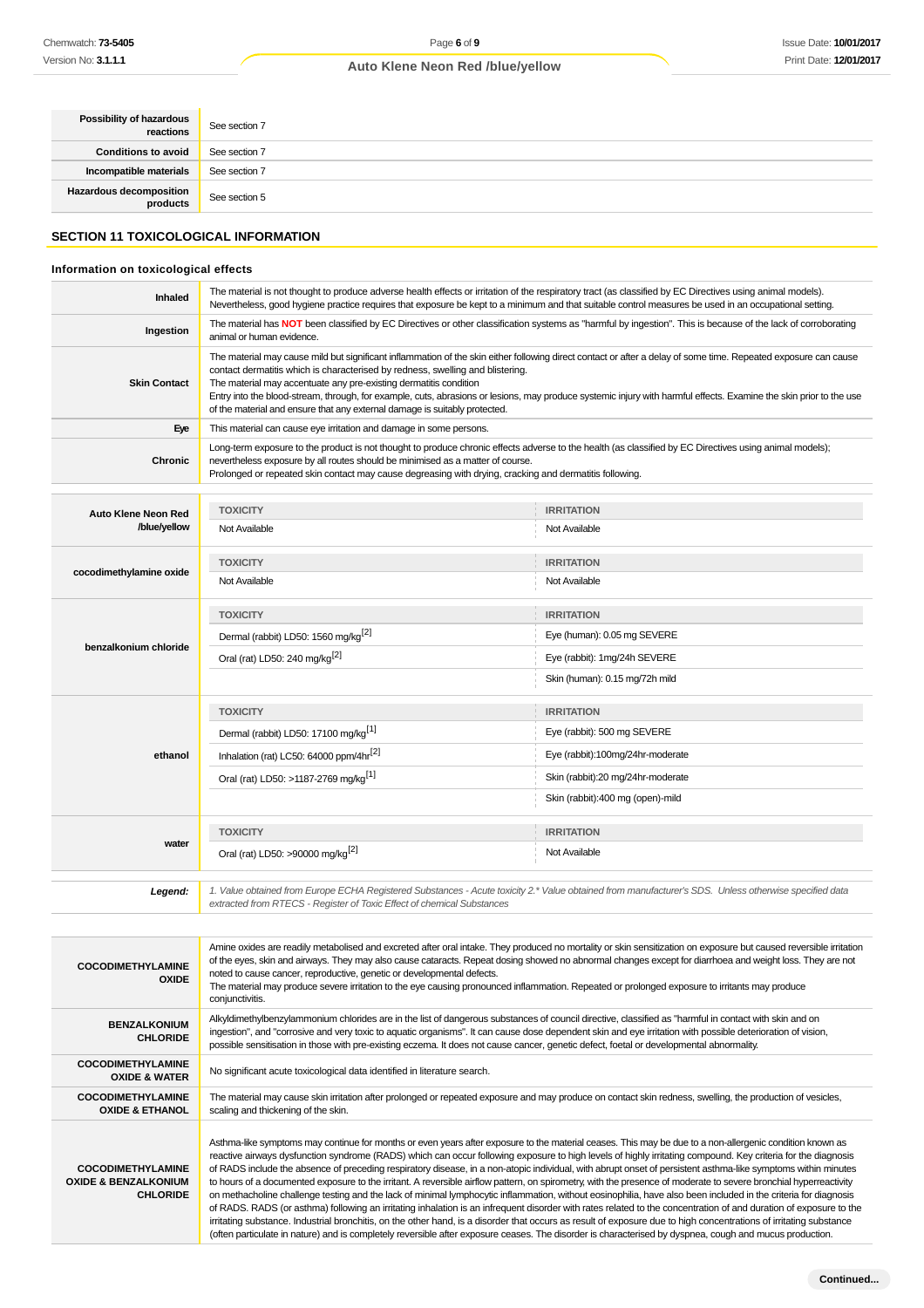| <b>Acute Toxicity</b>                       | $\scriptstyle\circ$      | Carcinogenicity                 | ∾                                                                                                                                                                  |
|---------------------------------------------|--------------------------|---------------------------------|--------------------------------------------------------------------------------------------------------------------------------------------------------------------|
| <b>Skin Irritation/Corrosion</b>            | ັ                        | Reproductivity                  | $\circledcirc$                                                                                                                                                     |
| <b>Serious Eye</b><br>Damage/Irritation     | $\overline{\phantom{a}}$ | <b>STOT - Single Exposure</b>   | $\circlearrowright$                                                                                                                                                |
| <b>Respiratory or Skin</b><br>sensitisation | Ø                        | <b>STOT - Repeated Exposure</b> | ∾                                                                                                                                                                  |
| <b>Mutagenicity</b>                         | S                        | <b>Aspiration Hazard</b>        | ∾                                                                                                                                                                  |
|                                             |                          | Legend:                         | $\blacktriangleright$ - Data available but does not fill the criteria for classification<br>$\blacktriangleright$ - Data required to make classification available |

– Data Not Available to make classification

## **SECTION 12 ECOLOGICAL INFORMATION**

## **Toxicity**

| Ingredient              | Endpoint    | <b>Test Duration (hr)</b>                                                    | <b>Species</b>                                                                                                                                                                                                                                                                                           | Value                | Source |
|-------------------------|-------------|------------------------------------------------------------------------------|----------------------------------------------------------------------------------------------------------------------------------------------------------------------------------------------------------------------------------------------------------------------------------------------------------|----------------------|--------|
| cocodimethylamine oxide | <b>EC50</b> | 504                                                                          | Crustacea                                                                                                                                                                                                                                                                                                | $0.88$ mg/L          | 4      |
| cocodimethylamine oxide | <b>NOEC</b> | 504                                                                          | Fish                                                                                                                                                                                                                                                                                                     | 0.5 <sub>mq</sub> /L | 4      |
| benzalkonium chloride   | <b>LC50</b> | 96                                                                           | Fish                                                                                                                                                                                                                                                                                                     | $0.32$ mg/L          | 4      |
| benzalkonium chloride   | EC50        | 48                                                                           | Crustacea                                                                                                                                                                                                                                                                                                | $0.018$ mg/L         | 4      |
| benzalkonium chloride   | <b>EC50</b> | 96                                                                           | Algae or other aquatic plants                                                                                                                                                                                                                                                                            | $0.056$ mg/L         | 4      |
| benzalkonium chloride   | <b>EC50</b> | 24                                                                           | Algae or other aquatic plants                                                                                                                                                                                                                                                                            | $0.0013$ mg/L        | 4      |
| benzalkonium chloride   | <b>NOEC</b> |                                                                              | Algae or other aquatic plants                                                                                                                                                                                                                                                                            | $0.0025$ mg/L        | 4      |
| ethanol                 | <b>LC50</b> | 96                                                                           | Fish                                                                                                                                                                                                                                                                                                     | 42mg/L               | 4      |
| ethanol                 | <b>EC50</b> | 48                                                                           | Crustacea                                                                                                                                                                                                                                                                                                | 2mg/L                | 4      |
| ethanol                 | EC50        | 96                                                                           | Algae or other aquatic plants                                                                                                                                                                                                                                                                            | 17.921mg/L           | 4      |
| ethanol                 | EC50        | 24                                                                           | Algae or other aquatic plants                                                                                                                                                                                                                                                                            | 0.0129024mg/L        | 4      |
| ethanol                 | <b>NOEC</b> | 2016                                                                         | Fish                                                                                                                                                                                                                                                                                                     | 0.000375mg/L         | 4      |
| Legend:                 |             | Bioconcentration Data 7. METI (Japan) - Bioconcentration Data 8. Vendor Data | Extracted from 1. IUCLID Toxicity Data 2. Europe ECHA Registered Substances - Ecotoxicological Information - Aquatic Toxicity 3. EPIWIN Suite V3.12 -<br>Aquatic Toxicity Data (Estimated) 4. US EPA, Ecotox database - Aquatic Toxicity Data 5. ECETOC Aquatic Hazard Assessment Data 6. NITE (Japan) - |                      |        |

**DO NOT** discharge into sewer or waterways.

## **Persistence and degradability**

| Ingredient | Persistence: Water/Soil       | Persistence: Air              |
|------------|-------------------------------|-------------------------------|
| ethanol    | LOW (Half-life $= 2.17$ days) | LOW (Half-life $= 5.08$ days) |
| water      | LOW                           | LOW                           |

# **Bioaccumulative potential**

| Ingredient | <b>Bioaccumulation</b>  |
|------------|-------------------------|
| ethanol    | LOW (LogKOW = $-0.31$ ) |
| water      | LOW (LogKOW = $-1.38$ ) |

#### **Mobility in soil**

| Ingredient | <b>Mobility</b>      |
|------------|----------------------|
| ethanol    | $HIGH (KOC = 1)$     |
| water      | LOW ( $KOC = 14.3$ ) |

# **SECTION 13 DISPOSAL CONSIDERATIONS**

| Waste treatment methods                |                                                                                                                                                                                                                                                                                                                                                                                                                                                                                                                                                                                                            |  |
|----------------------------------------|------------------------------------------------------------------------------------------------------------------------------------------------------------------------------------------------------------------------------------------------------------------------------------------------------------------------------------------------------------------------------------------------------------------------------------------------------------------------------------------------------------------------------------------------------------------------------------------------------------|--|
| <b>Product / Packaging</b><br>disposal | DO NOT allow wash water from cleaning or process equipment to enter drains.<br>It may be necessary to collect all wash water for treatment before disposal.<br>In all cases disposal to sewer may be subject to local laws and regulations and these should be considered first.<br>• Where in doubt contact the responsible authority.<br>► Recycle wherever possible or consult manufacturer for recycling options.<br>Consult State Land Waste Authority for disposal.<br>▶ Bury or incinerate residue at an approved site.<br>Recycle containers if possible, or dispose of in an authorised landfill. |  |

Ensure that the disposal of material is carried out in accordance with Hazardous Substances (Disposal) Regulations 2001.

#### **SECTION 14 TRANSPORT INFORMATION**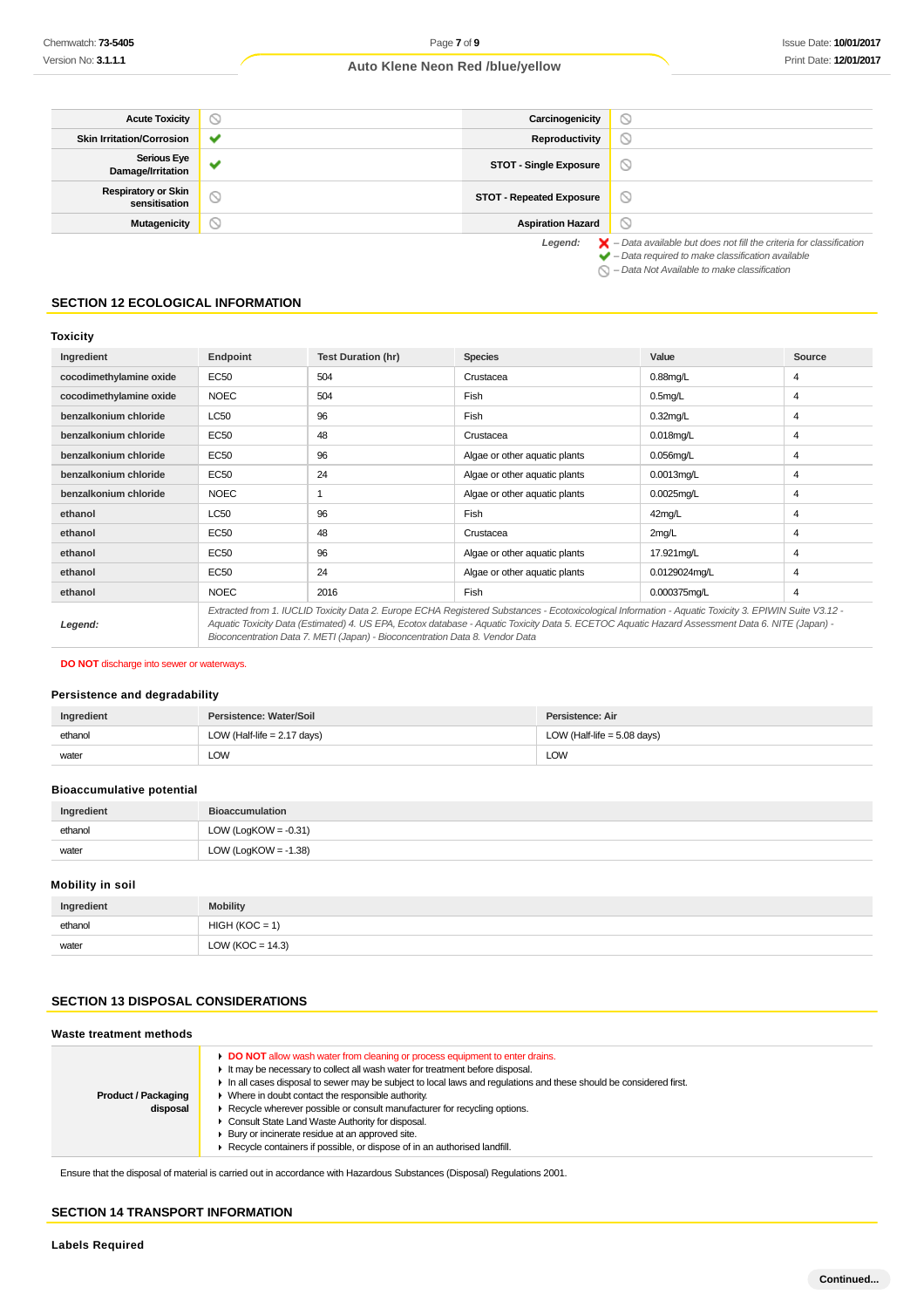**Marine Pollutant** NO **HAZCHEM** Not Applicable

**Land transport (UN): NOT REGULATED FOR TRANSPORT OF DANGEROUS GOODS**

## **Air transport (ICAO-IATA / DGR): NOT REGULATED FOR TRANSPORT OF DANGEROUS GOODS**

#### **Sea transport (IMDG-Code / GGVSee): NOT REGULATED FOR TRANSPORT OF DANGEROUS GOODS**

**Transport in bulk according to Annex II of MARPOL and the IBC code**

Not Applicable

## **SECTION 15 REGULATORY INFORMATION**

## **Safety, health and environmental regulations / legislation specific for the substance or mixture**

This substance is to be managed using the conditions specified in an applicable Group Standard

| <b>HSR Number</b>                                                              | <b>Group Standard</b>                                                                                    |                                                |  |
|--------------------------------------------------------------------------------|----------------------------------------------------------------------------------------------------------|------------------------------------------------|--|
| HSR002624                                                                      | N.O.S. (Subsidiary Hazard) Group Standard 2006                                                           |                                                |  |
| HSR002535                                                                      | Compressed Gas Mixtures (Subsidiary Hazard) Group Standard 2006                                          |                                                |  |
| HSR002596                                                                      | Laboratory Chemicals and Reagent Kits Group Standard 2006                                                |                                                |  |
| HSR002530                                                                      | Cleaning Products (Subsidiary Hazard) Group Standard 2006                                                |                                                |  |
| HSR002585                                                                      | Fuel Additives (Subsidiary Hazard) Group Standard 2006                                                   |                                                |  |
| HSR002519                                                                      | Aerosols (Subsidiary Hazard) Group Standard 2006                                                         |                                                |  |
| HSR002521                                                                      | Animal Nutritional and Animal Care Products Group Standard 2006                                          |                                                |  |
| HSR002606                                                                      | Lubricants, Lubricant Additives, Coolants and Anti-freeze Agents (Subsidiary Hazard) Group Standard 2006 |                                                |  |
| HSR002644                                                                      | Polymers (Subsidiary Hazard) Group Standard 2006                                                         |                                                |  |
| HSR002647                                                                      | Reagent Kits Group Standard 2006                                                                         |                                                |  |
| HSR002612                                                                      | Metal Industry Products (Subsidiary Hazard) Group Standard 2006                                          |                                                |  |
| HSR002670                                                                      | Surface Coatings and Colourants (Subsidiary Hazard) Group Standard 2006                                  |                                                |  |
| HSR002503                                                                      | Additives, Process Chemicals and Raw Materials (Subsidiary Hazard) Group Standard 2006                   |                                                |  |
| HSR002638                                                                      | Photographic Chemicals (Subsidiary Hazard) Group Standard 2006                                           |                                                |  |
| HSR002565                                                                      | Embalming Products (Subsidiary Hazard) Group Standard 2006                                               |                                                |  |
| HSR002578                                                                      | Food Additives and Fragrance Materials (Subsidiary Hazard) Group Standard 2006                           |                                                |  |
| HSR002558                                                                      | Dental Products (Subsidiary Hazard) Group Standard 2006                                                  |                                                |  |
| HSR002684                                                                      | Water Treatment Chemicals (Subsidiary Hazard) Group Standard 2006                                        |                                                |  |
| HSR002573                                                                      | Fire Fighting Chemicals Group Standard 2006                                                              |                                                |  |
| HSR100425                                                                      | Pharmaceutical Active Ingredients Group Standard 2010                                                    |                                                |  |
| HSR002600                                                                      | Leather and Textile Products (Subsidiary Hazard) Group Standard 2006                                     |                                                |  |
| HSR002605                                                                      | Lubricants (Low Hazard) Group Standard 2006                                                              |                                                |  |
| HSR002571                                                                      | Fertilisers (Subsidiary Hazard) Group Standard 2006                                                      |                                                |  |
| HSR002648                                                                      | Refining Catalysts Group Standard 2006                                                                   |                                                |  |
| HSR002653                                                                      | Solvents (Subsidiary Hazard) Group Standard 2006                                                         |                                                |  |
| HSR002544                                                                      | Construction Products (Subsidiary Hazard) Group Standard 2006                                            |                                                |  |
| HSR002549                                                                      | Corrosion Inhibitors (Subsidiary Hazard) Group Standard 2006                                             |                                                |  |
| HSR002552                                                                      | Cosmetic Products Group Standard 2006                                                                    |                                                |  |
| HSR100757                                                                      | Veterinary Medicine (Limited Pack Size, Finished Dose) Standard 2012                                     |                                                |  |
| HSR100758                                                                      | Veterinary Medicines (Non-dispersive Closed System Application) Group Standard 2012                      |                                                |  |
| HSR100759                                                                      | Veterinary Medicines (Non-dispersive Open System Application) Group Standard 2012                        |                                                |  |
| HSR100628                                                                      | Straight-chained Lepidopteran Sex Pheromone Group Standard 2012                                          |                                                |  |
| HSR100580                                                                      | Tattoo and Permanent Makeup Substances Group Standard 2011                                               |                                                |  |
| COCODIMETHYLAMINE OXIDE(70592-80-2) IS FOUND ON THE FOLLOWING REGULATORY LISTS |                                                                                                          |                                                |  |
| New Zealand Inventory of Chemicals (NZIoC)                                     |                                                                                                          |                                                |  |
| BENZALKONIUM CHLORIDE(8001-54-5) IS FOUND ON THE FOLLOWING REGULATORY LISTS    |                                                                                                          |                                                |  |
| Chemicals                                                                      | New Zealand Hazardous Substances and New Organisms (HSNO) Act - Classification of                        | New Zealand Inventory of Chemicals (NZIoC)     |  |
|                                                                                | ETHANOL(64-17-5) IS FOUND ON THE FOLLOWING REGULATORY LISTS                                              |                                                |  |
| Chemicals                                                                      | New Zealand Hazardous Substances and New Organisms (HSNO) Act - Classification of                        | New Zealand Workplace Exposure Standards (WES) |  |
| New Zealand Inventory of Chemicals (NZIoC)                                     |                                                                                                          |                                                |  |

#### **WATER(7732-18-5) IS FOUND ON THE FOLLOWING REGULATORY LISTS**

New Zealand Inventory of Chemicals (NZIoC)